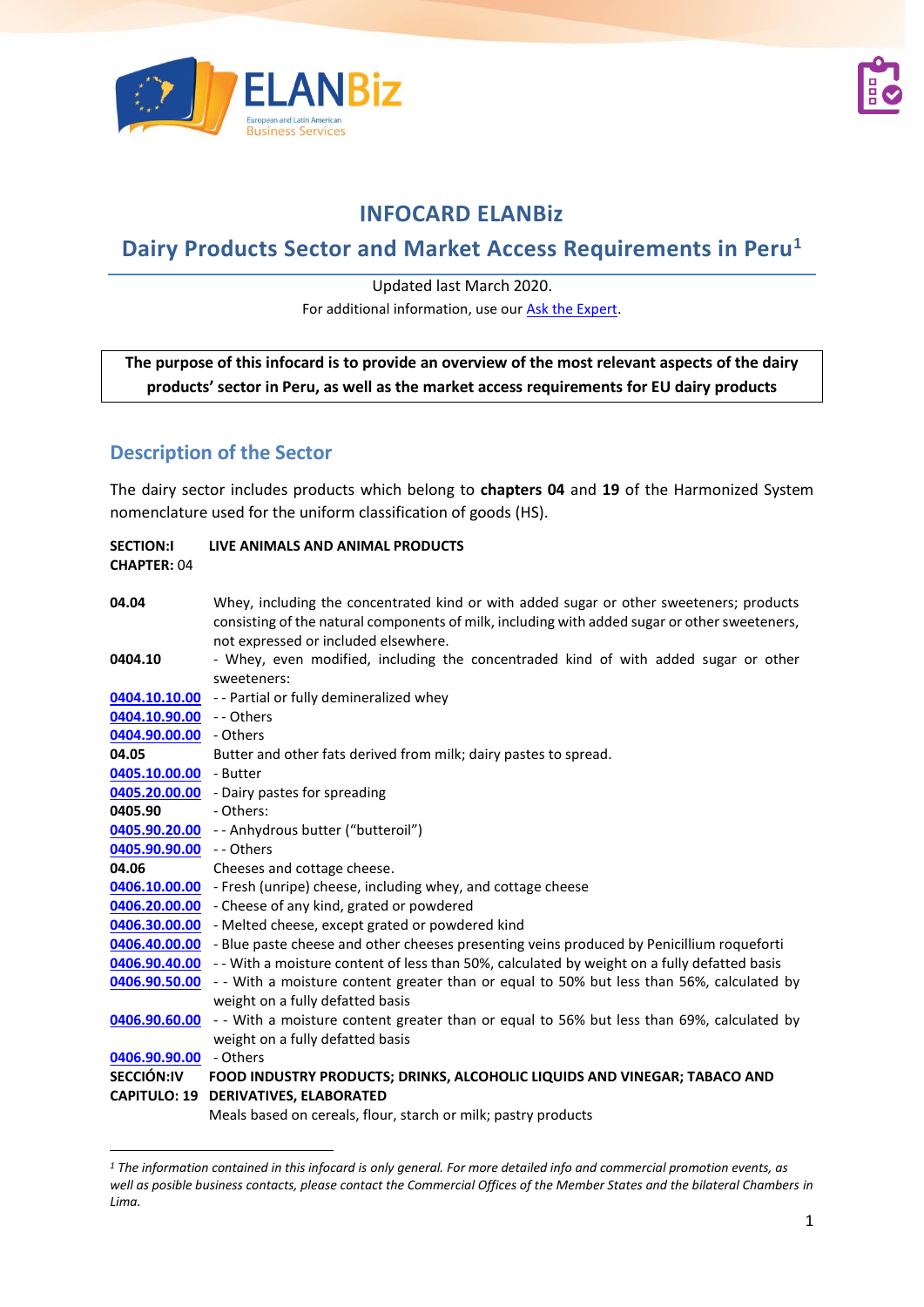



| 19.01         | Malt extract; food based on flour, grits, starch, starch or malt extract, which do not contain<br>cocoa or with a cocoa content of less than 40% by weight calculated on a fully defatted,<br>unexpressed basis. |  |  |  |
|---------------|------------------------------------------------------------------------------------------------------------------------------------------------------------------------------------------------------------------|--|--|--|
| 1901.10       | - Meals for infant feeding, intended for retail sales:                                                                                                                                                           |  |  |  |
| 1901.10.10.00 | -- Dairy formulas for children up to 12 months of age                                                                                                                                                            |  |  |  |
|               | <b>1901.10.91.00</b> --- Flour based food, semolina, starch or malt extract                                                                                                                                      |  |  |  |

Source: Aduanet - SUNAT: [www.aduanet.gob.pe/itarancel/arancelS01Alias](http://www.aduanet.gob.pe/itarancel/arancelS01Alias) providing detailed information on the classification and the current taxation for each heading.

## **The Dairy Market: Evolution and Market Share**

According to the Ministry of Agriculture and Irrigation (Minagri), **Peru produced 2,066,125 tons of fresh milk** in **2018**, which represents an increase of 2.6% compared to 2017. Meanwhile, the per capita consumption of Peruvian milk remained at 87 liters per year.

As of 2018, the most productive dairy basins in the country are **Cajamarca** (17.76%), **Arequipa** (17.61%) and **Lima** (17.52%) as indicated by Minagri. However, the regions with the highest annual rates of increased productivity, in the last 10 years, are Ica (11.65%), Cusco (10.54%) and Junín (10.46%).<sup>2</sup>

According to the Peruvian Association of Dairy Cattle Producers<sup>3</sup>, the dairy sector is being affected by the increase in imports of powdered (milk) inputs, which are displacing the demand for fresh milk in the country's industrial plants. Indeed, the **importation of powdered milk (and related products)**such as for example whey, powdered milk and skim milk has registered **considerable growth** since 2008, when the import of powdered milk (and related products) reached 31,000 tons. This number rose to 60,000 tons in 2017 and it grew by 26% to reach 76,000 tons in 2018.



Importación anual acumulada de Insumos en Polvo (en miles de TM)

*<sup>2</sup> Source:<https://agraria.pe/noticias/minagri-busca-que-consumo-per-capita-de-leche--19108>*

*<sup>3</sup> Source: [https://gestion.pe/economia/agalep-importacion-insumos-polvo-frena-crecimiento-produccion-nacional-leche-](https://gestion.pe/economia/agalep-importacion-insumos-polvo-frena-crecimiento-produccion-nacional-leche-263665-noticia/?ref=gesr)[263665-noticia/?ref=gesr](https://gestion.pe/economia/agalep-importacion-insumos-polvo-frena-crecimiento-produccion-nacional-leche-263665-noticia/?ref=gesr)*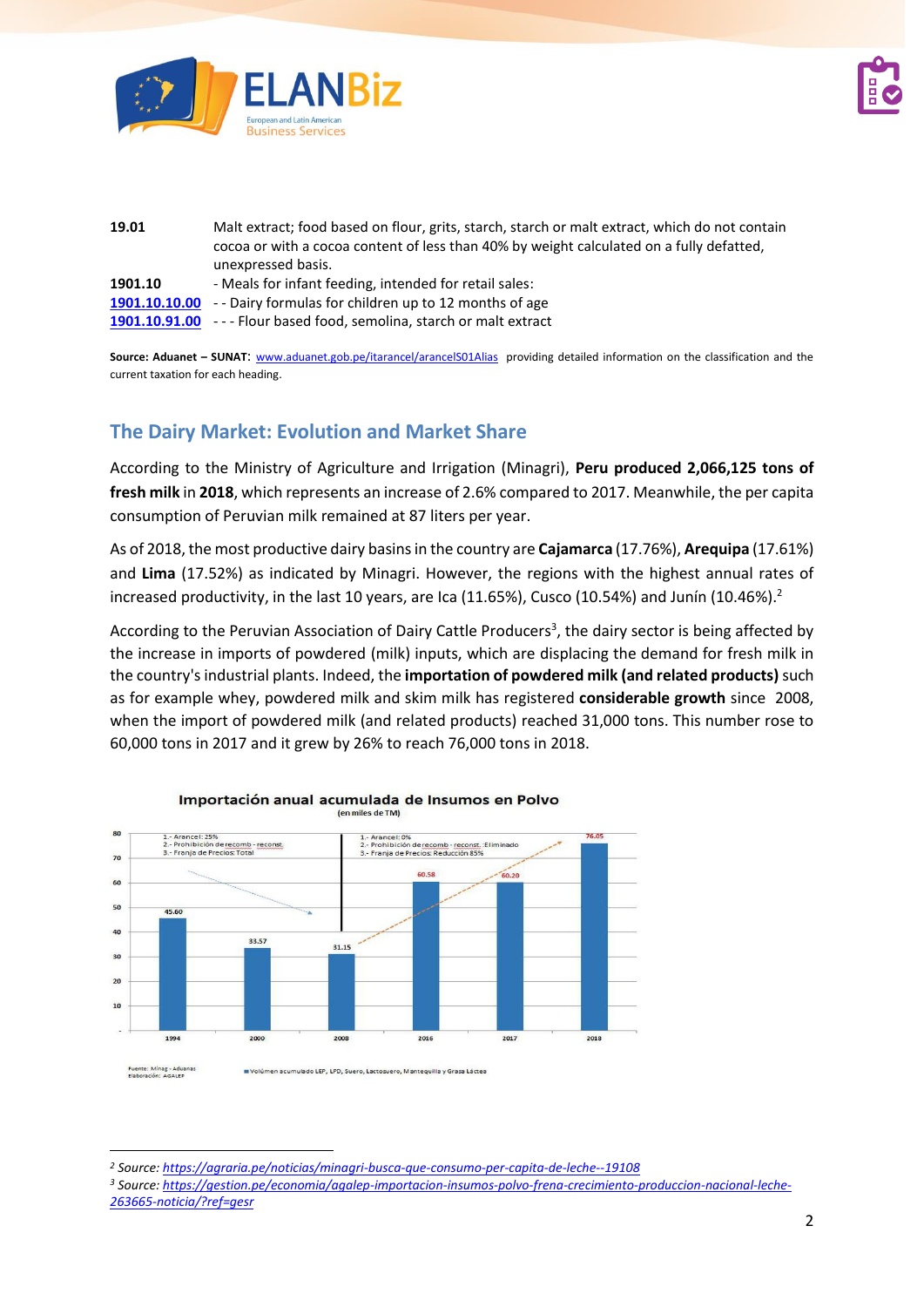



On the other hand, the Peruvian dairy market is **vertically integrated** according to a report by the Class & Associates risk classifier (*Class & Asociados*), characterized by operating with a high level of market concentration with only three companies (Gloria, Nestlé and Laive) supplying more than 90% of the market whilst the remaining balance is made up of independent producers. These three companies are responsible for the collection of fresh UHT milk (its main input), and its processing, packaging and distribution. The report also highlights that the most demanded dairy product in the Peruvian market is evaporated milk. 4

#### **Imports**

In **2018**, Peru imported **76,050 tons of powdered milk**, 26.3% more than the previous year. Imports of dairy inputs for industrial purposes are equivalent to the production of 1,800,000 liters of fresh milk per day, which is 36% of the national production or 66% of the collection of industrial milk.<sup>5</sup> The main providers of dairy in Peru are **New Zealand** and the **USA**.

| Cod.  | Description of the product                                                                                                                                                                                                                                                                                                                                                                                                                                                                                            | Import.<br>Value<br>2015 | Import.<br>Value<br>2016 | Import.<br>Value.<br>2017 | Import.<br>Value<br>2018 |
|-------|-----------------------------------------------------------------------------------------------------------------------------------------------------------------------------------------------------------------------------------------------------------------------------------------------------------------------------------------------------------------------------------------------------------------------------------------------------------------------------------------------------------------------|--------------------------|--------------------------|---------------------------|--------------------------|
| 04.01 | Milk and cream (non-concentrated), without the addition<br>of sugar or other sweetener.                                                                                                                                                                                                                                                                                                                                                                                                                               | 7.619                    | 3.542                    | 929                       | 949                      |
| 04.02 | Milk and cream, concentrated or with the addition of<br>sugar or other sweetener.                                                                                                                                                                                                                                                                                                                                                                                                                                     | 115.061                  | 97.712                   | 113.11<br>3               | 144.962                  |
| 04.03 | Buttermilk, curdled milk and cream, yogurt, kefir and<br>other milks and creams, fermented or acidified, including<br>concentrated, with the addition of sugar or other<br>sweetener, flavoured or with fruits or cocoa.                                                                                                                                                                                                                                                                                              | 9.479                    | 8.901                    | 10.236                    | 7.883                    |
| 04.04 | Whey, including concentrated or with the addition of<br>sugar or other sweeteners; products consisting of the<br>natural components of milk, including the addition of<br>sugar or other sweetener, not included in other headings                                                                                                                                                                                                                                                                                    | 17.046                   | 13.259                   | 13.092                    | 14.411                   |
| 04.05 | Butter, including dehydrated butter and "ghee", and<br>other milk fats, as well as dairy products for spreading                                                                                                                                                                                                                                                                                                                                                                                                       | 29.780                   | 25.009                   | 42.174                    | 60.268                   |
| 04.06 | Cheeses and cottage cheese                                                                                                                                                                                                                                                                                                                                                                                                                                                                                            | 25.455                   | 24.056                   | 30.435                    | 34.010                   |
| 19.01 | Malt extracts, as well as food preparations of flour, grits,<br>semolina, starch or malt extract, without cocoa or with a<br>cocoa content of < 40% by weight calculated on a fully<br>defatted basis, not included in other subheadings; milk-<br>based products, cream, buttermilk, curdled milk and<br>cream, yogurt, kéfir and other products of headings 0401<br>to 0404, without cocoa or with a cocoa content $<$ 5% by<br>weight, calculated on a fully defatted basis, not including<br>in other subheading. | 91.444                   | 96.665                   | 91.369                    | 98.359                   |

#### **List of Peruvian imports** Product 04: Milk and dairy, Unit: thousands of USD (**Source: Trade Map)**

*<sup>4</sup> Source: [http://www.perulactea.com/2017/06/05/tres-empresas-son-duenas-del-90-del-mercado-de-productos-lacteos-en](http://www.perulactea.com/2017/06/05/tres-empresas-son-duenas-del-90-del-mercado-de-productos-lacteos-en-peru/)[peru/](http://www.perulactea.com/2017/06/05/tres-empresas-son-duenas-del-90-del-mercado-de-productos-lacteos-en-peru/)*

*<sup>5</sup> Source:<https://agraria.pe/noticias/importacion-de-leche-en-polvo-aumento-263-en-2018-18408>*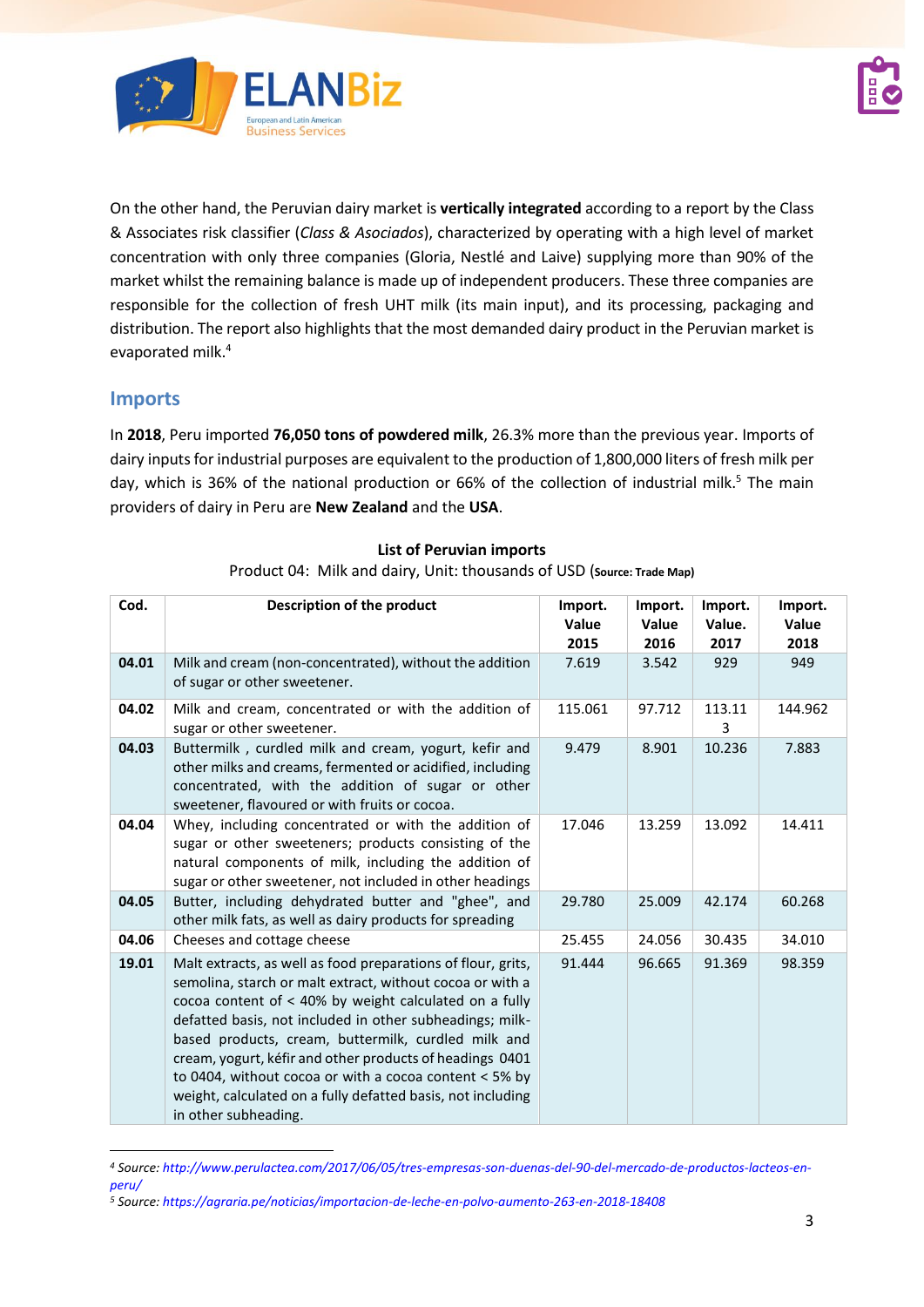

## **Local Production**

46% of milk production in the country is destined to the production of **dairy products**, mainly cheeses which is mostly carried out by small and medium producers in different regions of the country. Local cheese varieties produced are fresh cheeses, paria, Andean, gouda, camembert, dambo, gruyere, edam, brie, Parmesan, among other regional kinds.

The Peruvian model is based on a wide-base production structure, with mostly local supplies, which gives it independence from the ups and downs of the world market. However, the Peruvian dairy industry is not fully self-sufficient. For an adequate supply of the market it is necessary to import both supplies (milk powder, serums, milk fat) and finished products (cheese, condensed milk, butter, etc), with with former being necessary to produce dairy products.

In 2018, Peru exported 277.46 tons of cheese mostly cream cheese bound for Chile.<sup>6</sup>

## **Market Access Requirements<sup>7</sup>**

In order to import and market dairy products originating from the European Union several requirements must be fulfilled, including: **(1) payment of the corresponding tariff and the Value Added Tax (***IGV***) at the moment of import , (2) getting the Sanitary Registration and other control registrations, (3) compliance with specific requisites regarding labelling, (4) specific provisions concerning packaging**. 8

In addition, certain products are subject to **tariff rate quotas**(i.e. powdered milk, butter, fresh cheese).

### **1. Tariff, Price Range and Value Added Tax –** *IGV*

Please note that only some headings will be listed as reference below. If you require complete information on all the dairy headings, please check <http://www.aduanet.gob.pe/itarancel/arancelS01Alias>

*<sup>6</sup> Source: [https://www.gob.pe/institucion/minagri/noticias/26977-minagri-promueve-la-cadena-de-produccion-y-mayor](https://www.gob.pe/institucion/minagri/noticias/26977-minagri-promueve-la-cadena-de-produccion-y-mayor-consumo-de-queso-peruano)[consumo-de-queso-peruano](https://www.gob.pe/institucion/minagri/noticias/26977-minagri-promueve-la-cadena-de-produccion-y-mayor-consumo-de-queso-peruano)*

<sup>&</sup>lt;sup>7</sup> For space-related reasons, we cannot list all the products. Please, introduce the heading you are looking for and the info will be provided through the following link[: http://www.aduanet.gob.pe/itarancel/arancelS01Alias](http://www.aduanet.gob.pe/itarancel/arancelS01Alias)

<sup>8</sup> Likewise, having a Certificate of Origin EUR.1. is also neccessary.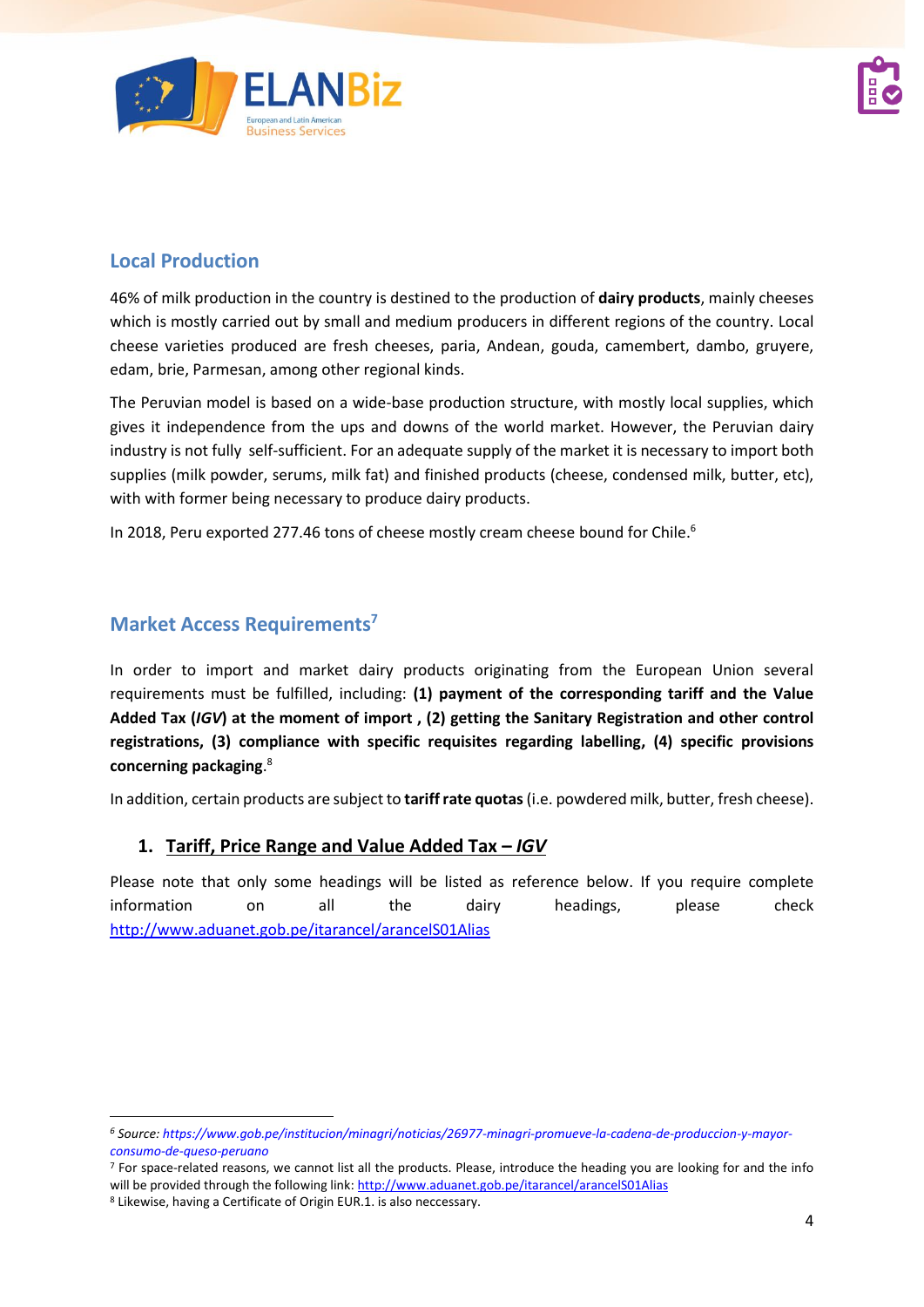

| <b>Tariff</b><br><b>Heading</b> | Product                                                                                      | Base<br>Rate | Category                                                                                                                                                                                                                                                                                                                                                                                                                                                                                                  | Tariff as of 2020                                                                                                                       | <b>SEA</b> | <b>SPFP</b> |
|---------------------------------|----------------------------------------------------------------------------------------------|--------------|-----------------------------------------------------------------------------------------------------------------------------------------------------------------------------------------------------------------------------------------------------------------------------------------------------------------------------------------------------------------------------------------------------------------------------------------------------------------------------------------------------------|-----------------------------------------------------------------------------------------------------------------------------------------|------------|-------------|
| 0401100000                      | Milk and<br>cream, non-<br>concentrated,<br>without<br>addition of<br>sugar or<br>sweeteners | 9%           | 15: Tariff will be eliminated in 16 equal annual<br>stages, beginning on the date the Agreement<br>entered into force (2013), and such goods will<br>be duty free, effective 1 January of year 16<br>(2029).                                                                                                                                                                                                                                                                                              | Ad valorem tariff<br>$0\%$ (a)                                                                                                          |            | $\ast$      |
| 0402101000                      | Powdered<br>milk and<br>cream,<br>granules or<br>other solid<br>forms, with a<br>fat content | 9%           | MP: shall remain at the base rates from the<br>date the Agreement enters into force through<br>the end of year 10; beginning on 1 January of<br>year eleven, customs' duties shall be reduced in<br>7 equal annual stages, and such goods will be<br>duty-free; effective on 1 January of year<br>eighteen; nevertheless, Peru shall allow duty-<br>free imports for an aggregate quota of 3,000<br>tons from the date the Agreement entered into<br>force (2013), with a yearly increase of 300 tons.    | 0% Tariff Subject to<br>Quota<br>(aggregate of 3000<br>tons since 2013<br>with an annual<br>increase of 300)<br>9% Out of quota         | <b>SEA</b> | $***$       |
| 0403100020                      | Yoguts, either<br>flavored or<br>with fruits or<br>$\csc$ oa $()$                            | 17%          | 15: shall be removed in 16 equal annual stages,<br>starting from the date the Agreement entered<br>into force (2013), and such goods will be duty-<br>free effective 1 January of year 16 (2029).                                                                                                                                                                                                                                                                                                         | Ad valorem tariff<br>$0\%$ (a)                                                                                                          |            |             |
| 0405100000                      | <b>Butter</b>                                                                                | 9%           | BR: exempt from tariff elimination; nomination<br>the above, Peru shall allow duty-free imports<br>for an aggregate quota of 250 tons from the<br>date the Agreement enters into force (2013),<br>with a yearly increase of 25 tons.                                                                                                                                                                                                                                                                      | 0% tariff Subject to<br>Quota<br>(aggregate of 250<br>tons since 2013,<br>with an annual<br>increase of 25 tons)<br>9% Out of quota     |            | $\ast$      |
| 0406100000                      | Fresh unripe<br>cheese,<br>including<br>whey and<br>cottage<br>cheese                        | 17%          | CE: shall remain at the base from the date the<br>Agreement entered into force through the end<br>of year 10; beginning on 1 January of year 11,<br>customs' duties shall be reduced in 7 equal<br>annual stages, and such goods shall be duty-free<br>effective on year 1 January of year 18;<br>notwithstanding the above, Peru shall allow<br>duty-free imports for an aggregate quota of<br>2,500 tons on the date the Agreement entered<br>into force (2013), with a yearly increase of 250<br>tons. | 0% Tariff Subject to<br><b>Quota</b> (aggregate of<br>250 tons since 2013<br>with an annual<br>increase of 25 tons)<br>17% Out of quota | <b>SEA</b> |             |

**(a)** According to the Agreement as of 2020, **the tariff headings 0401100000 and 0403100020 have 4.5% and 8.5% tariffs, Respectively. Nevertheless, the ad valorem tariff unilaterally established by Peru for both headings is 0%. (\*)** Specific Duties since 09/04/2017: REFERENCIAL VALUE per TON.:3135. Fee x TON.: 101. See Price Range System ahead**. Source: SUNAT as of February 2020**

**Sales Tax (Value Added Tax):** General Sales Tax (*IGV*): 18% (16% +2%) over the CIF value of the merchandise (applicable to almost all the products sold in the country).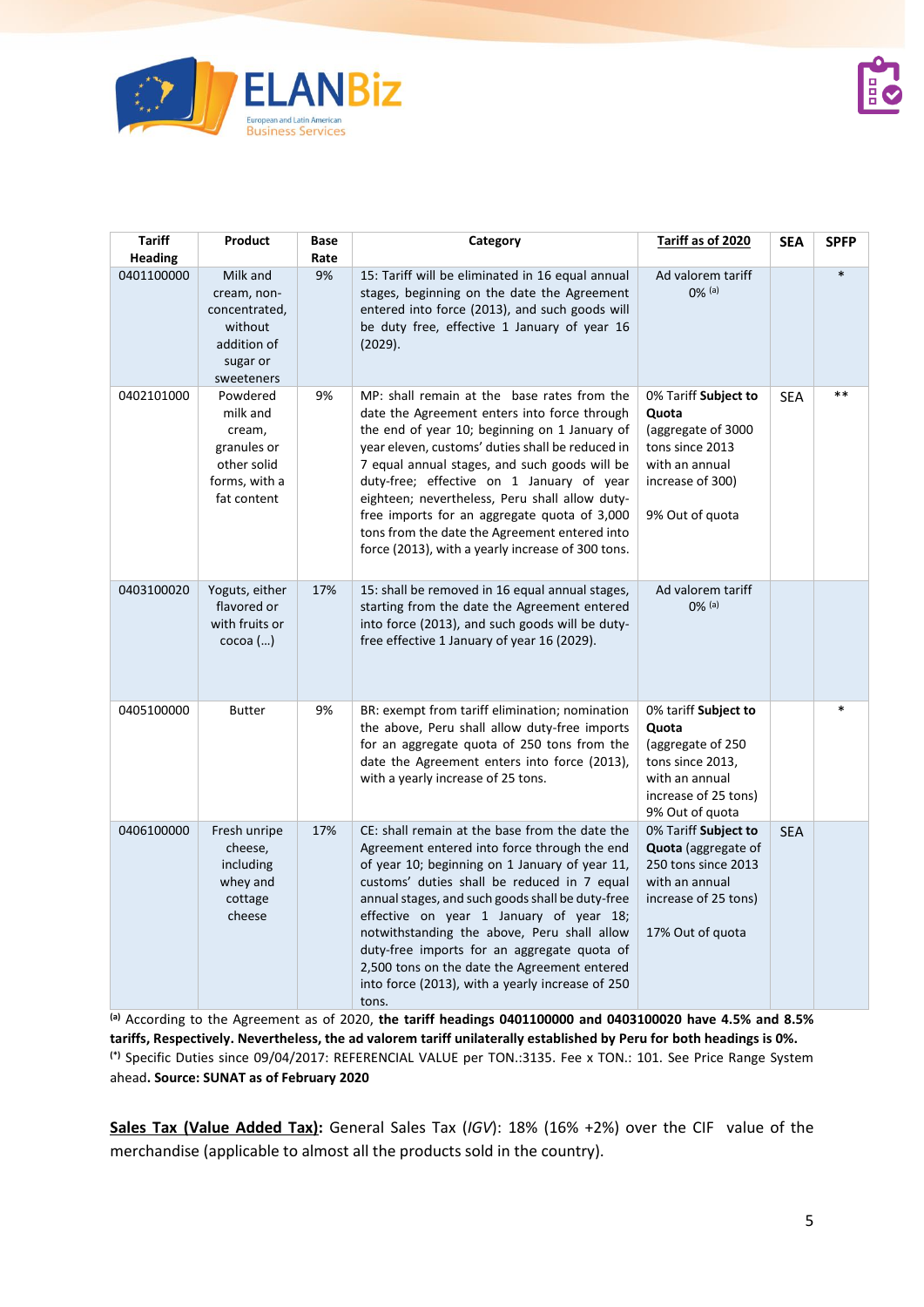



**Agricultural safeguard:** Additional customs' duties will apply if the yearly volume of imports exceeds the level of activation (list <u>Annex IV of the Agreement</u>).<sup>9</sup>

**Price Range System (***SPFP***):** The Peruvian Price Range System is a mechanism that was introduced with the purpose of **stabilizing the import cost** of some tradable products in the international market and limiting the negative impact of the volatility of their international prices. The Agreement with the European Union acknowledges Peru's application of the Price Range System (SPFP), which taxes **imports of milk and other agricultural products such as rice, yellow corn and sugar**, setting **traditional variable duties** when the international price of these products reaches levels below the reference prices published in the Customs' Tables. Peru has limited these variable duties to a maximum of 20% for rice and 15% for other products.

#### **2. Sanitary Requisites**

**Harmonised certificate for products originating from the EU:** On 9 February 2017, the **harmonised certificate for the importation of dairy products originating from the EU** under the EU-Peru Trade Agreement entered into force. This certificate allows all EU companies in the sector to export their products to the Peruvian market without greater requirements than those contemplated in the Sanitary Registration managed by DIGESA, which translates into a considerable simplification in the export process (see Infocard ELANBiz: Sanitary Registration of Food and Beverages in Peru).

In order to benefit from this treatment, the exported products (milk and/or other dairy products) must be covered by a **Health Certificate issued by the Official Competent Authority of the Member State of the European Union**, stating compliance with the following requisites:

- a. They must come from herds and primary production establishments not subject to sanitary restrictions at the time of milk collection.
- b. The establishment of primary production and the area, of at least 10 km around it, have not been under quarantine or under restrictions for the movement of animals, during the sixty (60) days prior to shipment.
- c. The product was checked for identity at the place of shipment.
- d. The necessary precautions were taken after treatment to avoid contact of the milk or its products with any microorganism, potentially pathogenic for animals which cause infectiouscontagious diseases and require mandatory notification according to the OIE list.
- e. The milk was subjected to any of the following treatments or equivalents:
	- $\checkmark$  (1) Fast pasteurization (HTST) of at least 72° C, for at least 15 seconds if the pH is below 7; or
	- $\checkmark$  (1) Fast pasteurization (HTST) two (2) consecutives times if pH was equal or greater than 7; or
	- $\checkmark$  (1) Slow pasteurization of at least 63° C, for at least 30 minutes; or

<sup>9</sup> [http://www.acuerdoscomerciales.gob.pe/images/stories/union\\_europea/espanol\\_2012\\_06/anexo\\_IV\\_espanol.pdf](http://www.acuerdoscomerciales.gob.pe/images/stories/union_europea/espanol_2012_06/anexo_IV_espanol.pdf)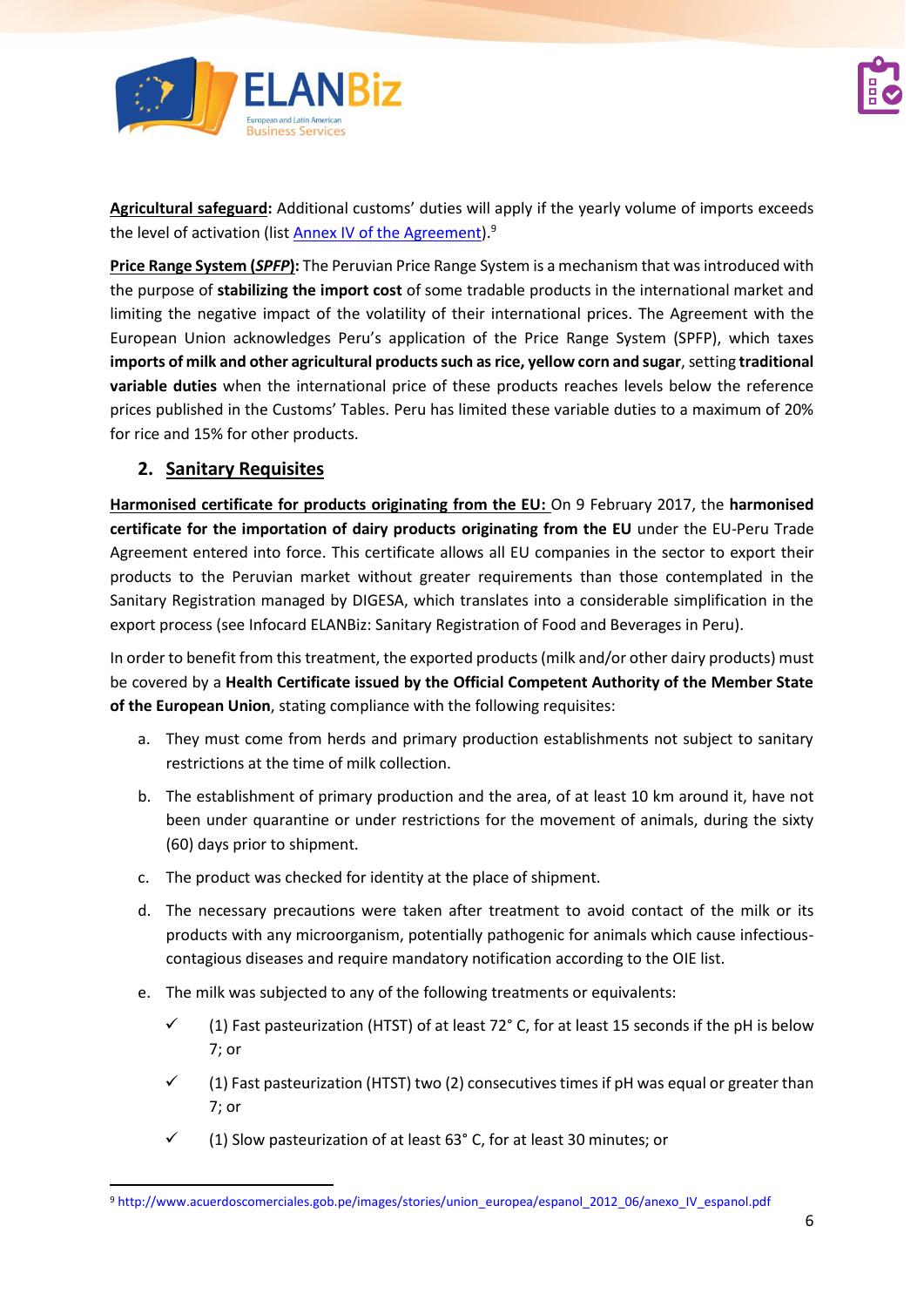



- ✓ (1) An HTST treatment combined with another physical treatment by: decreasing the pH below 6 for one hour, or an additional heating to a mínimum of 72° C combined with a drying procedure.
- $\checkmark$  Dairy products made with raw milk (2):
	- i. The milk used to make the product comes from herds free of brucelosis and tuberculosis, and
	- ii. The product has been subjected to a maturing process for at least 60 days at a temperature equal to or greater than 2° C.
- (1) (Strike out what doesn't apply)
- (2) (Only applicable to countries free of foot-and-mouth disease) $^{10}$

**Sanitary Registration:** In order to market or import a product destined for human consumption in Peru the importer must obtain a **Sanitary Registration** issued by the **General Directorate of Environmental Health –** *DIGESA*.

The first procedure is to apply for the Sanitary Registration of Food and Beverages for Human Consumption. In order to do so, you will need to comply with the following requisites:

- 1. **Name or company name, address and Single Taxpayer Registry (RUC)** number of the natural or legal person applying for registry.
- 2. **Name that reflects the true nature of the product<sup>11</sup>, commercial name and brand** for the product applying for Sanitary Registration<sup>12</sup>.
- 3. **Name or company name, address and country of manufacturer**, if it applies.
- 4. **Address of the manufacturing plant**, if it applies.
- 5. **Results of physicochemical, microbiological and bromatological**<sup>13</sup> **analyses** of the finished product, processed and issued by a laboratory accredited by th[e National Institute of Quality](https://www.inacal.gob.pe/) -[INACAL](https://www.inacal.gob.pe/) or another accrediting body of a foreign country with international recognition, party to the Mutual Recognition Arrengement of **ILAC (International Laboratory Accreditation** [Cooperation\)](https://ilac.org/) or the IAAC (Inter American Accreditation Cooperation).
- 6. **List of ingredients and quantitative composition of additives**, identifying the latter by their generic name and international numerical reference, (GSFA Code).
- 7. Preservation and storage conditions.

<sup>&</sup>lt;sup>10</sup> For more information on the requisites, we recommend checking [RESOLUCIÓN DIRECTORAL N° 0007-2017-MINAGRI-](https://busquedas.elperuano.pe/normaslegales/establecen-requisitos-zoosanitarios-especificos-de-cumplimie-resolucion-directoral-no-0007-2017-minagri-senasa-dsa-1484858-1/)[SENASA-DSA.](https://busquedas.elperuano.pe/normaslegales/establecen-requisitos-zoosanitarios-especificos-de-cumplimie-resolucion-directoral-no-0007-2017-minagri-senasa-dsa-1484858-1/)

<sup>11</sup> Codez Stan N° 01-1985 and Law N° 29571.

<sup>&</sup>lt;sup>12</sup> The composition of the product must be considered, as well as the CODEZ STAN 1-1985

<sup>&</sup>lt;sup>13</sup> Concerning food with special regimes, they must submit the results of the bromatological analysis. Food destined for special regimes is listed under Article 6.2, section IX of the NTS N° 071-MINSA/DIGESA-V.01. "Norma sanitaria que establece los [criterios microbiológicos de calidad sanitaria e inocuidad para los alimentos y bebidas de consumo humano](http://www.digesa.minsa.gob.pe/NormasLegales/Normas/RM591MINSANORMA.pdf)"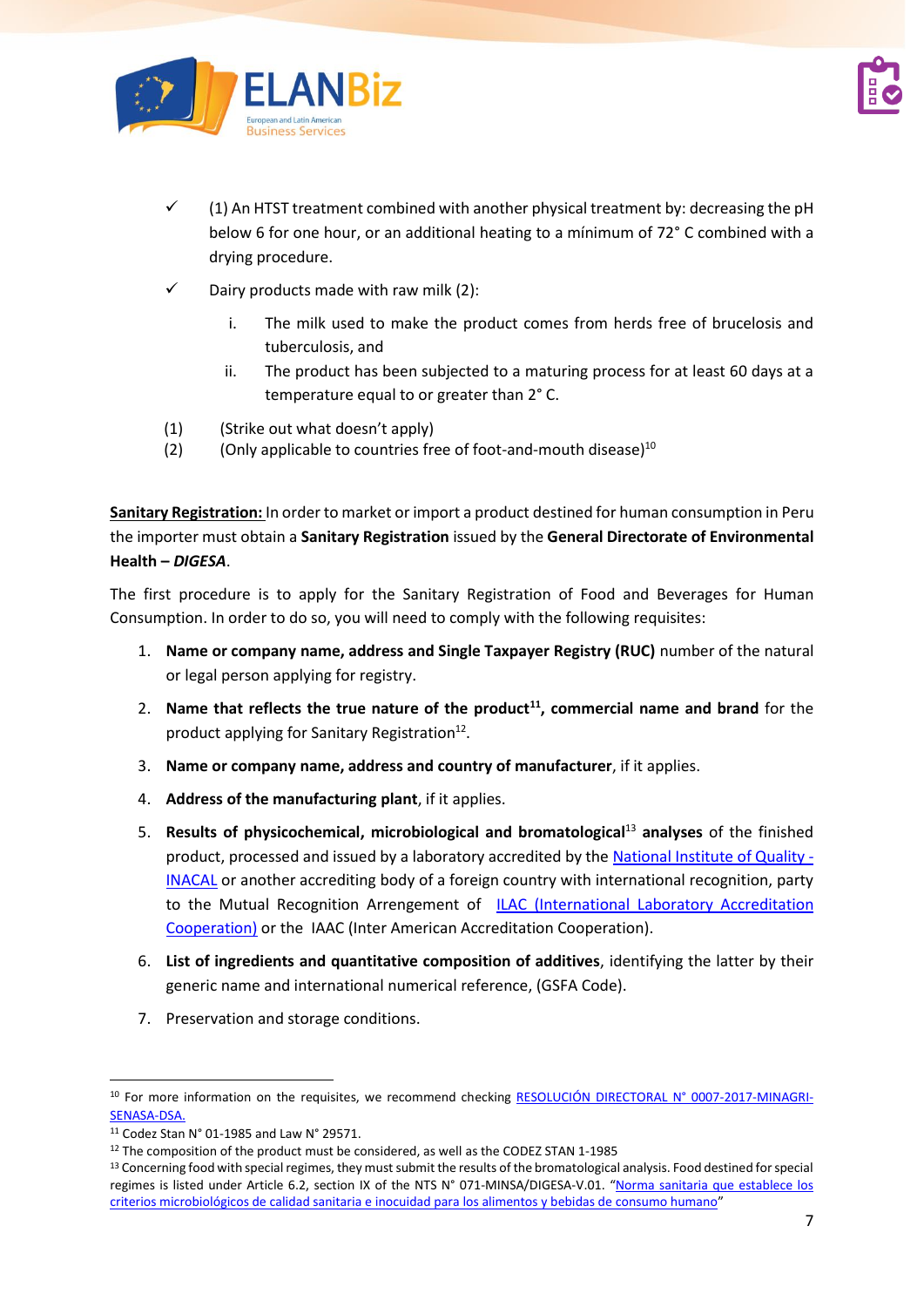



- 8. **Data on the packaging used**, considering type, material and presentations.
- 9. **Shelf-life of the product** under normal preservation and storage conditions.
- 10. **Production lot identification system** (for traceability and decoding purposes).
- 11. **Directoral Resolution Number for Technical Validation Certificate of the HACCP Plan** or General Principles of Hygiene, correspondingly.
- 12. **Labeling Draft**, as established by the Rules of Procedure on the subject.
- 13. **Certificate of Free Commercialization and/or Certificate of Use** issued by a competent authority of the country of the manufacturer (original and copy), when the food or beverage is imported. This certifies that the product is freely marketed in its country of origin and that it is manufactured in a plant that complies with the Rules of Procedure.<sup>14</sup>

#### **3. Labeling and packaging**

#### **Labeling**

European products destined for import and marketing in Peru must fulfill the outstanding requisites for the labeling and ad warnings of products manufactured abroad, as specified by [Legislative Decree](https://busquedas.elperuano.pe/normaslegales/decreto-legislativo-que-aprueba-la-ley-de-etiquetado-y-verif-decreto-legislativo-n-1304-1468963-4/) [N° 1304:](https://busquedas.elperuano.pe/normaslegales/decreto-legislativo-que-aprueba-la-ley-de-etiquetado-y-verif-decreto-legislativo-n-1304-1468963-4/)

- Name or denomination of the product.
- Country of manufacture.
- If the product is perishable: Date of expiry/ Storage conditions/ Comments.
- Product condition, if the product happens to be defective, used, rebuilt or refurbished.
- Net content of the product, expressed in units of mass or volumen, correspondingly.
- If the product contains some input or prime material that presents a risk to the consumer or user, it must be declared.
- Name and legal domicile in Peru of the manufacturer, importer, packager or distributor responsable, correspondingly, as well as their Single Taxpayer ID (*RUC*).
- Warning of the risk or danger derived from the nature of the product, as well as its use, when these are foreseable.
- The urgency treatment needed in case of damage to the user's health, if applicable.

The data regarding the conditions of the product, comments, **warning** and risks must necessarily be written in **Spanish**. The data concerning the country of manufacture and date of expiry must me written in permanent/indelible characters.

<sup>14</sup> The shipment and application for these documents can be carried out through the Single Window for Foreign Trade (VUCE) [www.vuce.gob.pe.](http://www.vuce.gob.pe/) For more info check our ElanBiz infocard: Sanitary Registry of Food and Beverages in Peru.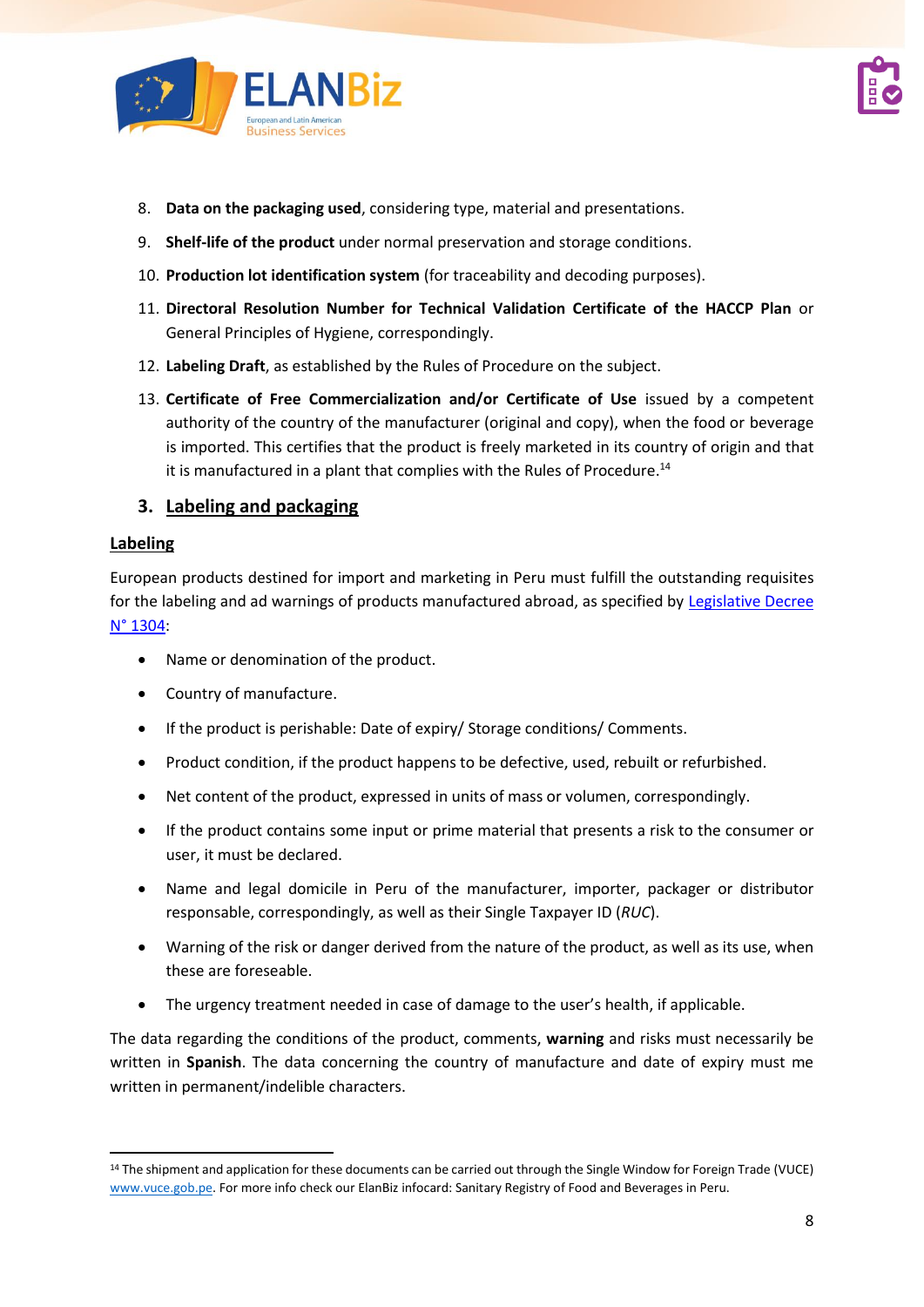



#### **Packaging<sup>15</sup>**

The National Service of Agrarian Health **(SENASA)**, establishes the use of new packages for first use, among its requisites, in order to guarantee an adequate level of protection for the country and to minimize the risk of entry of quarantine plagues (wood packaging).

According to Ministry Resolution N° 621-2008/MINSA, the use of packages previously used to contain products other than food and beverages for human consumptions is strictly forbidden. Returnable food and beverage containers may be reused, so long as it is posible to submit them to a cleansing and sterilization process, so as to preserve packaging safety standards.

The packaging containing the product must be made with harmless material, devoid of substances which may be handed down to the product in such conditions that may compromise its safety, and manufactured in a way that maintains health quality and product composition during all of its shelf life.

Containers, manufactured with metal, alloys or plastic materials, may not:

- a) Contain impurities made up of lead, antimony, zinc, copper, chrome, iron, tin, mercury, cadmimu, arsenic or other metals or metalloids which may be considered harmful to health, in quantities or levels higher than the established maximum limits.
- b) Contain residual monomers of styrene, vinyl chloride, acrinolirile or any other residual monomer or substance that may be considered harmful to health, in quantities higher than the maximum limits allowed by the Codex Alimentarius or the Ministry of Health – *MINSA*.

The use of containers manufactured with recycled paper, cardboard or secondhand plastic is strictly forbidden.

#### **Other relevant provisions: ad warning labeling**

On 17 June 2019 the "[Manual of Ad](https://busquedas.elperuano.pe/download/url/aprueban-manual-de-advertencias-publicitarias-en-el-marco-de-decreto-supremo-n-012-2018-sa-1660606-1) Warnings" entered into effect.<sup>16</sup> The aforementioned document establishes the obligation to include public warnings, in the shape of octagons, on all processed foods whose content of sodium, sugar, saturated fats and trans fats exceed healthy technical parameters.<sup>17</sup> This obligation



applies to all natural and legal persons who market, import, provide and manufacture processed foods, as well as to whoever markets such products.<sup>18</sup>

As for the content of the octagon ad warnings, these must include the corresponding warning depending on whichever applies:

• **HIGH IN SODIUM**: Avoid its excessive consumption – Ministry of Health.

<sup>&</sup>lt;sup>15</sup> Guide to packages and packaging. Peruvian Ministry of Foreign Trade and Tourism.

<sup>&</sup>lt;sup>16</sup> The Manual was approved within the framework of the provisions established in the Law N° 30021, Law for the Promotion [of Healthy Nutrition for Children and Adolescents,](http://www.leyes.congreso.gob.pe/Documentos/Leyes/30021.pdf) and its [Rules of Procedure, passed by Supreme Decree](https://busquedas.elperuano.pe/normaslegales/decreto-supremo-que-aprueba-el-reglamento-de-la-ley-n-30021-decreto-supremo-n-017-2017-sa-1534348-4/) N° 017-2017-SA.

<sup>&</sup>lt;sup>17</sup> The technical parameters are established in Article  $N^{\circ}$  4 of the Rules of Procedure of the Law, passed by Supreme Decree N° 017-2017-SA.

<sup>18</sup> Article 2 of the Law N° 30021.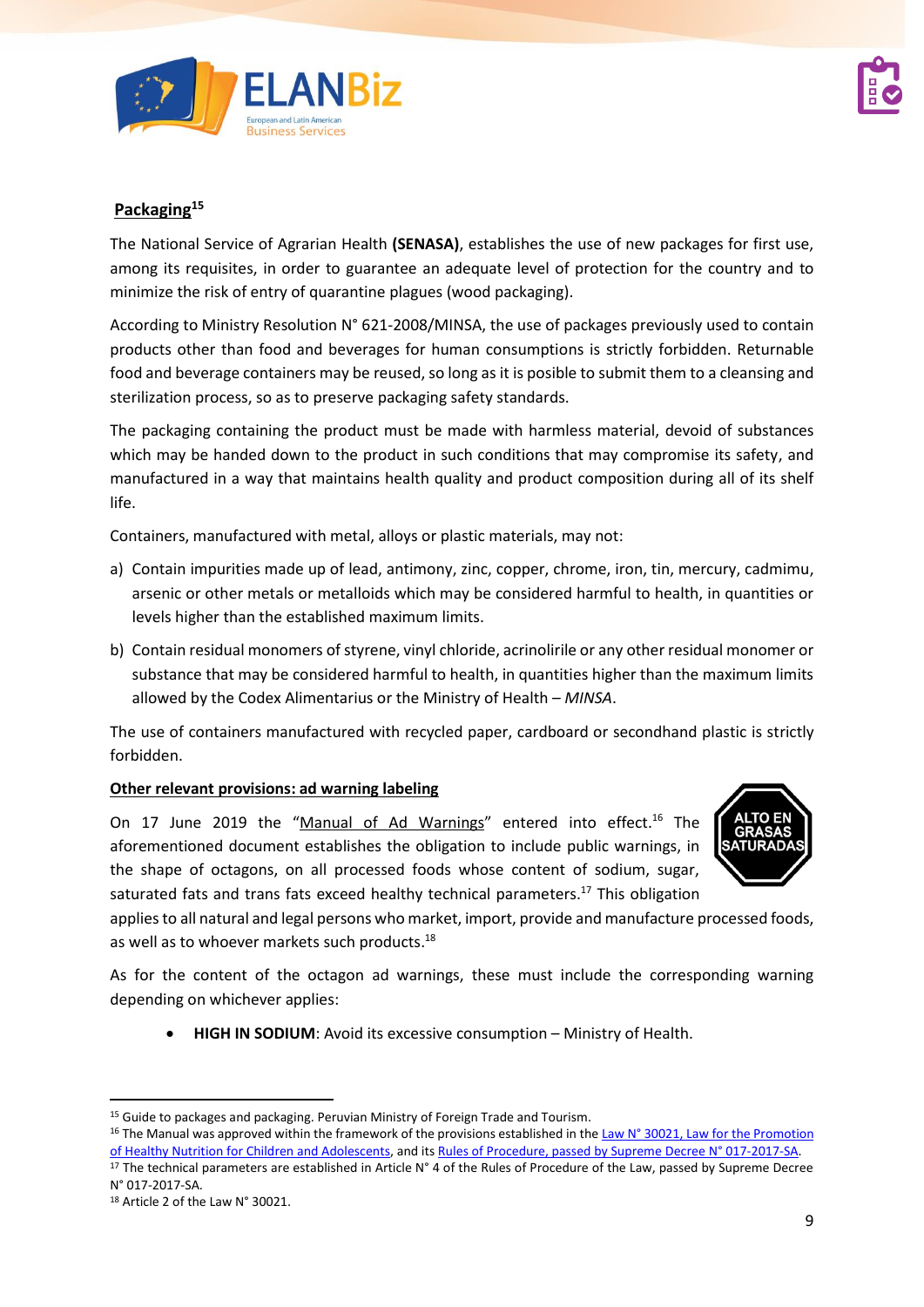



- **HIGH IN SUGAR**: Avoid its excessive consumption Ministry of Health.
- **HIGH IN SATURATED FATS**: Avoid its excessive consumption Ministry of Health.
- **CONTAINS TRANS FATS**: Avoid its consumption Ministry of Health.

On the other hand, it is important to highlight that these ad warnings must be printed in the front label of the product. <sup>19</sup> Nevertheless, the use of adhesives to display the warnings will be allowed **until 17** June 2020, for big and medium companies<sup>20</sup> and until 31 March 2022, for micro and small enterprises. <sup>21</sup> **After these deadlines, the ad warnings will necessarily have to be printed on the label**.

#### **Recommendations for European Companies**

- Carry out a prior market study by analyzing, among other aspects, product price in the market, international transport costs, import costs and others which may apply.
- Hire a local agent or representative for both the completion of administrative procedures before **SENASA** and **DIGESA**, as well as for comercial activities.
- The online procedure can be carried out online from Europe, by means of the Single Window for Foreign Trade (*VUCE*).
- Engage the bilateral chamber or comercial office of your Member State to obtain updated info and tips on the best way to enter the Peruvian market.

### **Main Events of Relevance to the Sector**

- **Expoalimentaria:** Annual event considered the biggest international business platform of the food, beverage, machinery, equipment, supply, packaging, services, restaurants and gastronomy sector in Latin America. It gathered more than 32,000 visitors and over 650 companies in 2019. [www.expoalimentariaperu.com](http://www.expoalimentariaperu.com/)
- **Agritech:** Is the Latin-American edition of the Israeli Agritech Fair which, during 19 editions, has demonstrated to be a great international platform for innovation in agricultural technology.
- **Tecnoagro:** International Fair for Agricultural, Agroindustry and Agro Export Technologies: [www.tecnoagroperu.com.pe/](http://www.tecnoagroperu.com.pe/)

### **Useful Links**

- **Peruvian Dairy Industrials Association (ADIL)** of the National Society of Industries (SIN) <http://www.sni.org.pe/>[y http://www.perulactea.com/tag/adil/](http://www.perulactea.com/tag/adil/)
- **Infolactea:** <http://infolactea.com/quienes-somos/>

<sup>&</sup>lt;sup>19</sup> Article 15 of the Rules of Procedure. Passed by **Supreme Decree N° 017-2017-SA**.

<sup>&</sup>lt;sup>20</sup> Sub-section 8.3 of the Eighth Complementary Provision o[f Supreme Decree N° 015-2019-SA.](file:///C:/Users/Ricardo/AppData/Local/Microsoft/Windows/INetCache/Content.Outlook/SLYSK5LV/usquedas.elperuano.pe/normaslegales/decreto-supremo-que-modifica-el-reglamento-de-la-ley-no-3002-decreto-supremo-n-015-2019-sa-1779615-4/)

<sup>&</sup>lt;sup>21</sup> Sub-section 8.5 of the Eighth Complementary Provision o[f Supreme Decree N° 015-2019-SA.](file:///C:/Users/Ricardo/AppData/Local/Microsoft/Windows/INetCache/Content.Outlook/SLYSK5LV/usquedas.elperuano.pe/normaslegales/decreto-supremo-que-modifica-el-reglamento-de-la-ley-no-3002-decreto-supremo-n-015-2019-sa-1779615-4/)